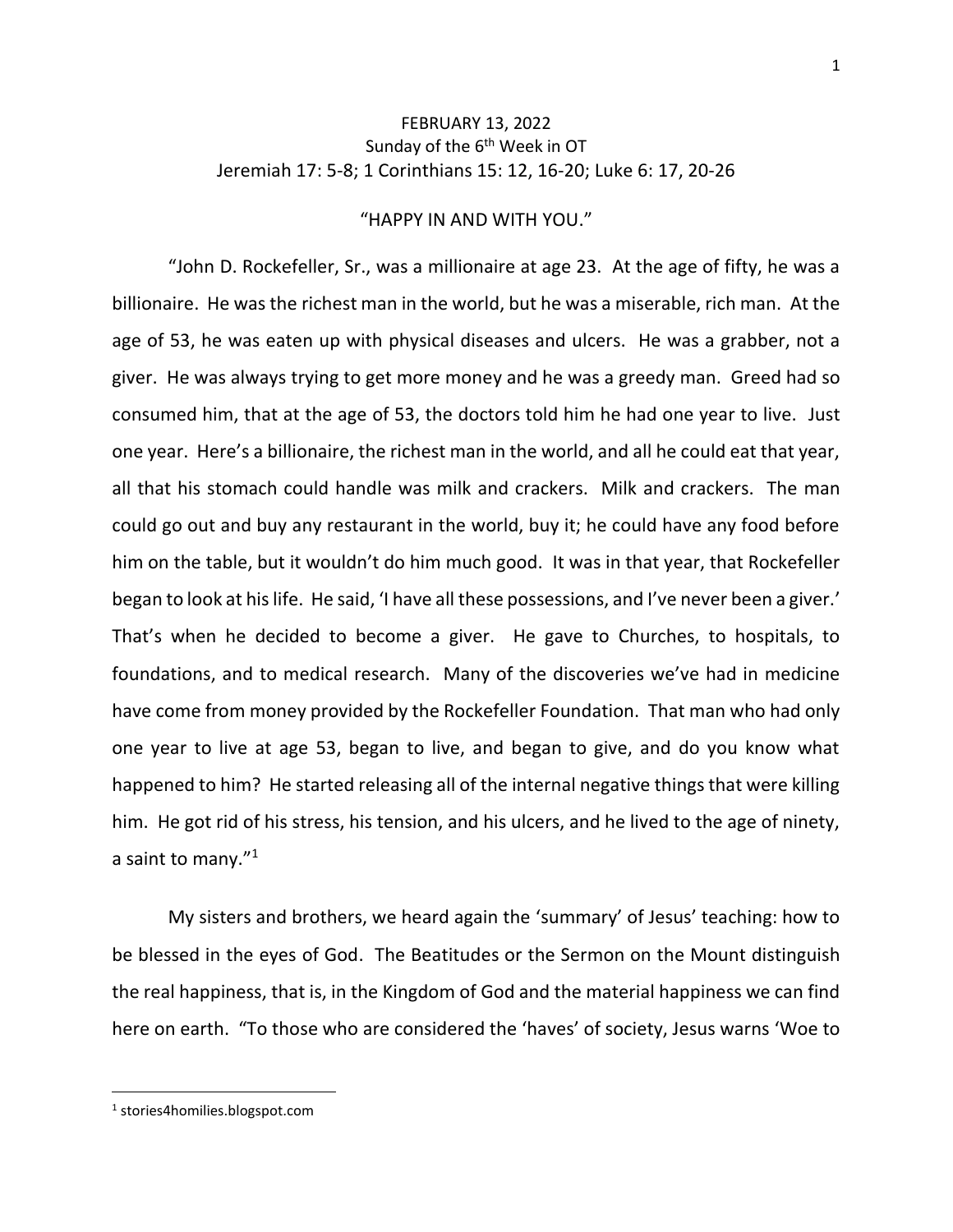you!' – wealth and power are not the stuff of the kingdom of God; but to the 'have nots,' Jesus says, 'Happy and blessed are you' – love, humble selflessness, compassion, and generosity are the treasure of God's realm. Jesus promises his followers poverty, suffering, persecuting and grief -- but their hope in God will be rewarded with perfect and complete joy. This will be a constant theme throughout Luke's Gospel: Jesus teaches that wealth and power are not the stuff of the reign of God, but humility, selflessness and compassion are the treasures of God's kingdom. Luke's version of the Beatitudes challenges everything our consumer-oriented society holds dear. While wealth, power and celebrity are the sought-after prizes of our world, the treasures of God's reign are love, humble selflessness, compassion, and generosity. In freeing ourselves from the pursuit of the things of this world, we liberate ourselves to seek the lasting things of God." 2

My sisters and brothers, is Jesus angry with the rich? Why so hard on the rich? We can see the answer in our First Reading from the Prophet Jeremiah. He said: "A curse on those who puts their trust in other people, who rely on things of flesh, whose heart turns from the Lord."<sup>3</sup> Sometimes, the rich and powerful control others, they use their money to manipulate others, and they do not need God because their wealth is their god. Even when they pray, they ask for more money and power to protect their riches and themselves. But Prophet Jeremiah praised those who put trust in the Lord: "A blessing on the man who puts his trust in the Lord, with the Lord for his hope. He is like a tree by the water's edge that thrusts its roots to the stream: when the heat comes it feels no alarm, its foliage stays green; it has no worries in a year of drought, and never ceases to bear fruit." 4

<sup>&</sup>lt;sup>2</sup> ibid

<sup>&</sup>lt;sup>3</sup> Jeremiah 17: 5 Holy Bible NRSVCE Canadian Bible Society

<sup>4</sup> Jeremiah 17: 7-8 Holy Bible NRSVCE Canadian Bible Society